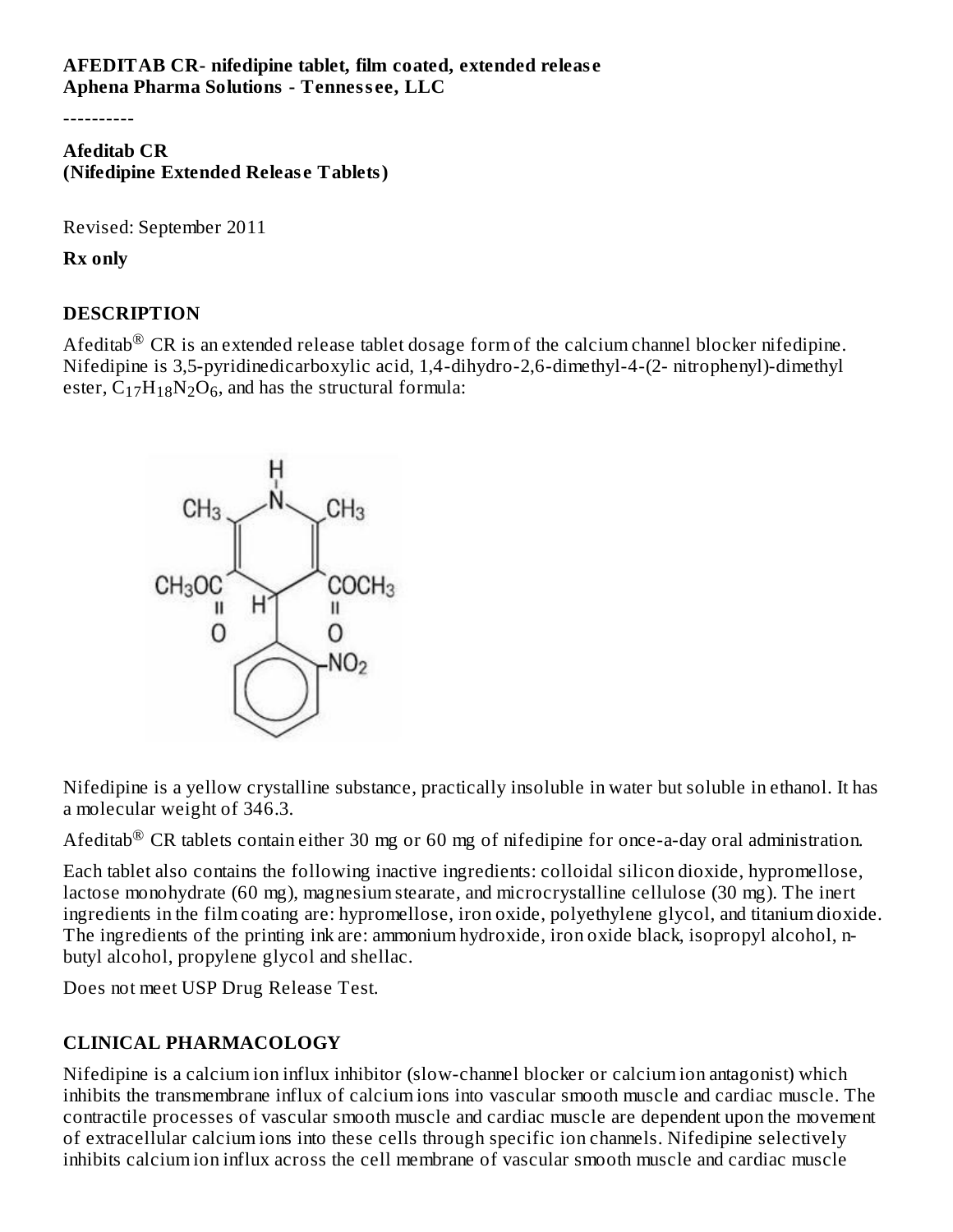without altering serum calcium concentrations.

### **Mechanism of Action:**

The mechanism by which nifedipine reduces arterial blood pressure involves peripheral arterial vasodilatation and, consequently, a reduction in peripheral vascular resistance. The increased peripheral vascular resistance that is an underlying cause of hypertension results from an increase in active tension in the vascular smooth muscle. Studies have demonstrated that the increase in active tension reflects an increase in cytosolic free calcium.

Nifedipine is a peripheral arterial vasodilator which acts directly on vascular smooth muscle. The binding of nifedipine to voltage-dependent and possibly receptor-operated channels in vascular smooth muscle results in an inhibition of calcium influx through these channels. Stores of intracellular calcium in vascular smooth muscle are limited and thus dependent upon the influx of extracellular calcium for contraction to occur. The reduction in calcium influx by nifedipine causes arterial vasodilation and decreased peripheral vascular resistance which results in reduced arterial blood pressure.

#### **Pharmacokinetics and Metabolism:**

Nifedipine is completely absorbed after oral administration. The bioavailability of nifedipine as Afeditab<sup>®</sup> CR relative to immediate release nifedipine is in the range of 84%-89%. After ingestion of Afeditab<sup>®</sup> CR tablets under fasting conditions, plasma concentrations peak at about 2.5-5 hours with a second small peak or shoulder evident at approximately 6-12 hours post dose. The elimination half-life of nifedipine administered as Afeditab<sup>®</sup> CR is approximately 7 hours in contrast to the known 2 hour elimination half-life of nifedipine administered as an immediate release capsule.

When Afeditab $^\circledR$  CR is administered as multiples of 30 mg tablets over a dose range of 30 mg to 90 mg, the area under the curve (AUC) is dose proportional: however, the peak plasma concentration for the 90 mg dose given as 3 x 30 mg is 29% greater than predicted from the 30 mg and 60 mg doses.

Two 30 mg Afeditab $^\circledR$  CR tablets may be interchanged with a 60 mg Afeditab $^\circledR$  CR tablet. Three 30 mg Afeditab CR tablets, however, result in substantially higher  $\rm C_{max}$  values than those after a single 90 mg Afeditab<sup>®</sup> CR tablet. Three 30 mg tablets should, therefore, not be considered interchangeable with a 90 mg tablet.

Once daily dosing of nifedipine extended-release tablets under fasting conditions results in decreased fluctuations in the plasma concentration of nifedipine when compared to t.i.d. dosing with immediaterelease nifedipine capsules. The mean peak plasma concentration of nifedipine following a 90 mg nifedipine extended-release tablets, administered under fasting conditions, is approximately 115 ng/mL. When nifedipine extended-release tablets is given immediately after a high fat meal in healthy volunteers, there is an average increase of 60% in the peak plasma nifedipine concentration, a prolongation in the time to peak concentration, but no significant change in the AUC. Plasma concentrations of nifedipine when nifedipine extended-release tablets is taken after a fatty meal result in slightly lower peaks compared to the same daily dose of the immediate release formulation administered in three divided doses. This may be, in part, because nifedipine extended-release tablets are less bioavailable than the immediate release formulation.

Nifedipine is extensively metabolized to highly water soluble, inactive metabolites accounting for 60% to 80% of the dose excreted in the urine. Only traces (less than 0.1% of the dose) of the unchanged form can be detected in the urine. The remainder is excreted in the feces in metabolized form, most likely as a result of biliary excretion.

No studies have been performed with nifedipine extended release tablets in patients with renal failure; however, significant alterations in the pharmacokinetics of nifedipine immediate release capsules have not been reported in patients undergoing hemodialysis or chronic ambulatory peritoneal dialysis. Since the absorption of nifedipine from Afeditab $^{\circledR}$  CR could be modified by renal disease, caution should be exercised in treating such patients.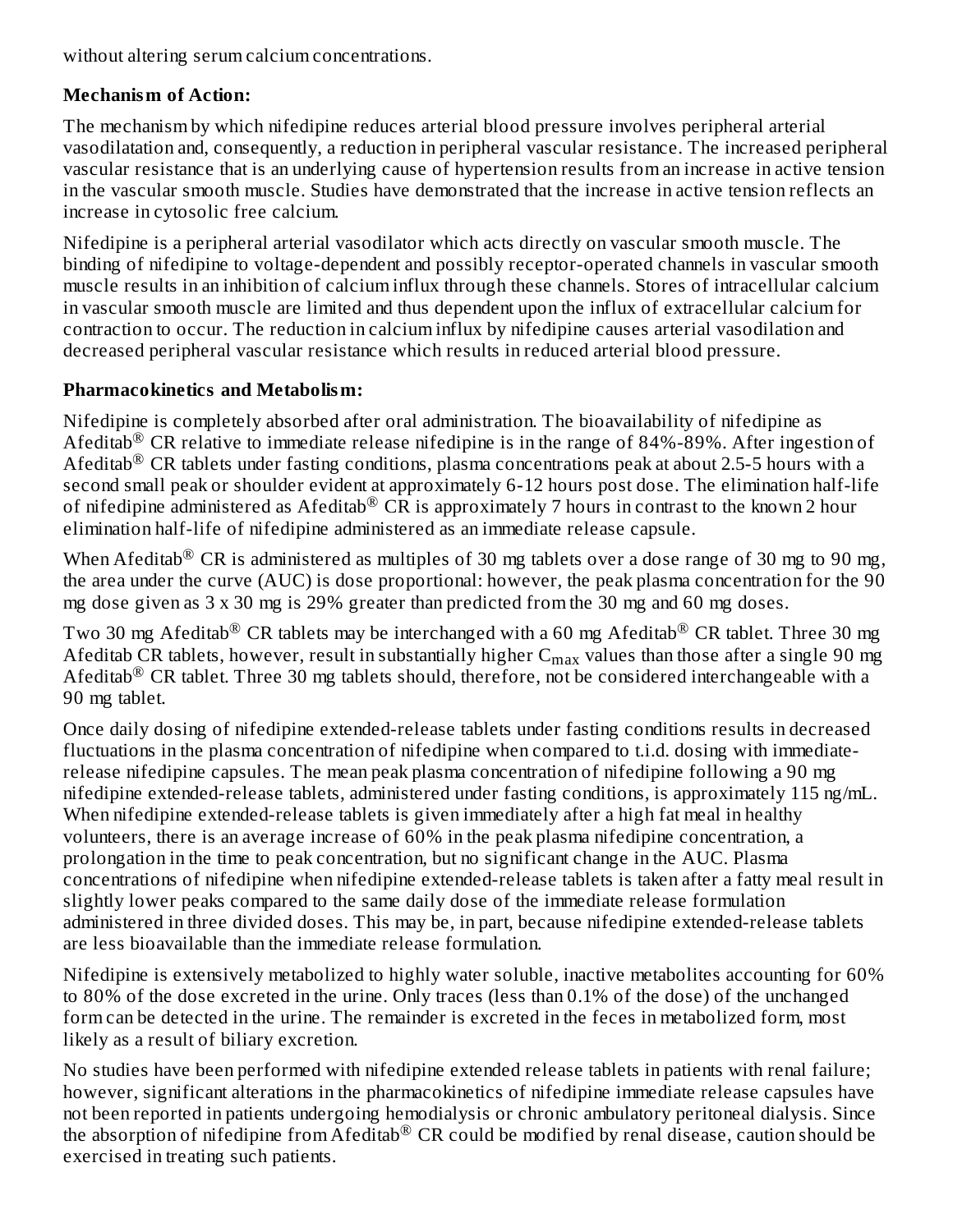Because hepatic biotransformation is the predominant route for the disposition of nifedipine, its pharmacokinetics may be altered in patients with chronic liver disease. Nifedipine extended-release tablets have not been studied in patients with hepatic disease; however, in patients with hepatic impairment (liver cirrhosis) nifedipine has a longer elimination half-life and higher bioavailability than in healthy volunteers.

The degree of protein binding of nifedipine is high (92%- 98%). Protein binding may be greatly reduced in patients with renal or hepatic impairment.

After administration of nifedipine extended-release tablets to healthy elderly men and women (age  $>60$ years), the mean C $_{\rm max}$  is 36% higher and the average plasma concentration is 70% greater than in younger patients.

In healthy subjects, the elimination half-life of a different sustained release nifedipine formulation was longer in elderly subjects (6.7 h) compared to young subjects (3.8 h) following oral administration. A decreased clearance was also observed in the elderly (348 mL/min) compared to young subjects (519 mL/min) following intravenous administration.

Co-administration of nifedipine with grapefruit juice results in up to a 2-fold increase in AUC and  $\rm C_{max}$ , due to inhibition of CYP3A4 related first-pass metabolism.

#### **Clinical Studies:**

Nifedipine extended-release tablets produced dose-related decreases in systolic and diastolic blood pressure as demonstrated in two double-blind, randomized, placebo-controlled trials in which over 350 patients were treated with nifedipine extended-release tablets 30, 60 or 90 mg once daily for 6 weeks. In the first study, nifedipine extended-release tablets was given as monotherapy and in the second study, nifedipine extended-release tablets was added to a beta-blocker in patients not controlled on a betablocker alone. The mean trough (24 hours post-dose) blood pressure results from these studies are shown below:

#### **MEAN REDUCTIONS IN TROUGH SUPINE BLOOD PRESSURE (mmHg) SYSTOLIC/DIASTOLIC**

| <b>STUDY 1</b>         |    |                    |  |  |  |  |
|------------------------|----|--------------------|--|--|--|--|
| NIFEDIPINE EXTENDED-   |    |                    |  |  |  |  |
| <b>RELEASE TABLETS</b> |    | <b>MEAN TROUGH</b> |  |  |  |  |
| <b>DOSE</b>            | N  | <b>REDUCTION*</b>  |  |  |  |  |
| 30 MG                  | 60 | 5.3/2.9            |  |  |  |  |
| 60 MG                  | 57 | 8.0/4.1            |  |  |  |  |
| 90 MG                  | 55 | 12.5/8.1           |  |  |  |  |
| <b>STUDY 2</b>         |    |                    |  |  |  |  |
| NIFEDIPINE EXTENDED-   |    |                    |  |  |  |  |
| <b>RELEASE TABLETS</b> |    | <b>MEAN TROUGH</b> |  |  |  |  |
| <b>DOSE</b>            | N  | <b>REDUCTION*</b>  |  |  |  |  |
| 30 MG                  | 58 | 7.6/3.8            |  |  |  |  |
| 60 MG                  | 63 | 10.1/5.3           |  |  |  |  |
| 90 MG                  | 62 | 10.2/5.8           |  |  |  |  |

Placebo response subtracted. \*

The trough/peak ratios estimated from 24 hour blood pressure monitoring ranged from 41%-78% for diastolic and 46%-91% for systolic blood pressure.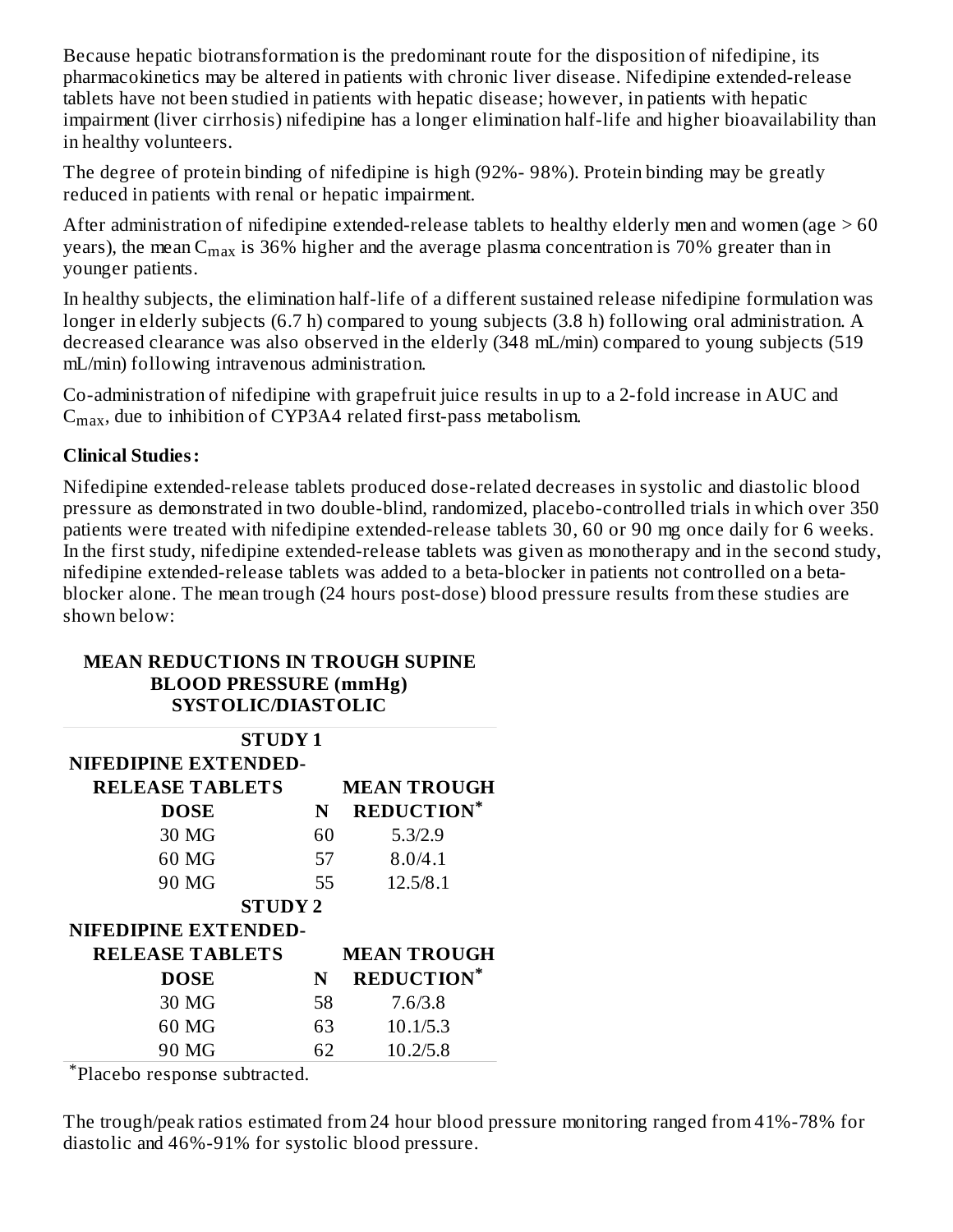### **Hemodynamics:**

Like other slow-channel blockers, nifedipine exerts a negative inotropic effect on isolated myocardial tissue. This is rarely, if ever, seen in intact animals or man, probably because of reflex responses to its vasodilating effects. In man, nifedipine decreases peripheral vascular resistance which leads to a fall in systolic and diastolic pressures, usually minimal in normotensive volunteers (less than 5 to 10 mm Hg systolic), but sometimes larger. With nifedipine extended-release tablets, these decreases in blood pressure are not accompanied by any significant change in heart rate. Hemodynamic studies of the immediate release nifedipine formulation in patients with normal ventricular function have generally found a small increase in cardiac index without major effects on ejection fraction, left ventricular enddiastolic pressure (LVEDP) or volume (LVEDV). In patients with impaired ventricular function, most acute studies have shown some increase in ejection fraction and reduction in left ventricular filling pressure.

### **Electrophysiologic Effects:**

Although, like other members of its class, nifedipine causes a slight depression of sinoatrial node function and atrioventricular conduction in isolated myocardial preparations, such effects have not been seen in studies in intact animals or in man. In formal electro-physiologic studies, predominantly in patients with normal conduction systems, nifedipine administered as the immediate release capsule has had no tendency to prolong atrioventricular conduction or sinus node recovery time, or to slow sinus rate.

### **INDICATION AND USAGE**

Afeditab $^{\circledR}$  CR is indicated for the treatment of hypertension. It may be used alone or in combination with other antihypertensive agents.

# **CONTRAINDICATIONS**

Known hypersensitivity to nifedipine.

### **WARNINGS**

**Excessive Hypotension:** Although in most patients the hypotensive effect of nifedipine is modest and well tolerated, occasional patients have had excessive and poorly tolerated hypotension. These responses have usually occurred during initial titration or at the time of subsequent upward dosage adjustment, and may be more likely in patients using concomitant beta-blockers.

Severe hypotension and/or increased fluid volume requirements have been reported in patients who received immediate-release capsules together with a beta-blocking agent and who underwent coronary artery bypass surgery using high dose fentanyl anesthesia. The interaction with high dose fentanyl appears to be due to the combination of nifedipine and a beta-blocker, but the possibility that it may occur with nifedipine alone, with low doses of fentanyl, in other surgical procedures, or with other narcotic analgesics cannot be ruled out. In nifedipine-treated patients where surgery using high dose fentanyl anesthesia is contemplated, the physician should be aware of these potential problems and, if the patient's condition permits, sufficient time (at least 36 hours) should be allowed for nifedipine to be washed out of the body prior to surgery.

**Increas ed Angina and/or Myocardial Infarction:** Rarely, patients, particularly those who have severe obstructive coronary artery disease, have developed well-documented increased frequency, duration and/or severity of angina or acute myocardial infarction upon starting nifedipine or at the time of dosage increase. The mechanism of this effect is not established.

**Beta-Blocker Withdrawal:** When discontinuing a beta-blocker it is important to taper its dose, if possible, rather than stopping abruptly before beginning nifedipine. Patients recently withdrawn from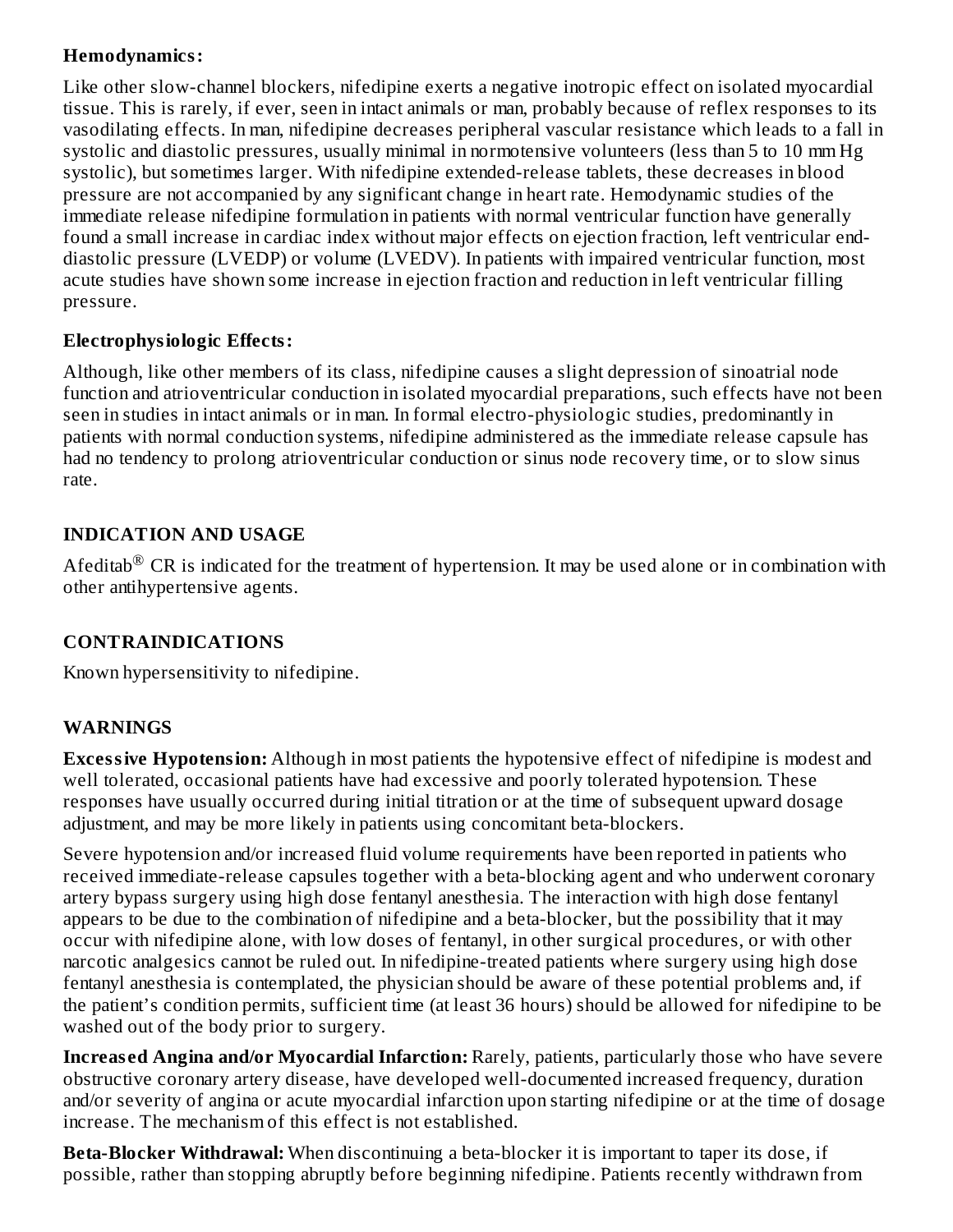beta-blockers may develop a withdrawal syndrome with increased angina, probably related to increased sensitivity to catecholamines. Initiation of nifedipine treatment will not prevent this occurrence and on occasion has been reported to increase it.

**Congestive Heart Failure:** Rarely, patients (usually while receiving a beta-blocker) have developed heart failure after beginning nifedipine. Patients with tight aortic stenosis may be at greater risk for such an event, as the unloading effect of nifedipine would be expected to be of less benefit to these patients, owing to their fixed impedance to flow across the aortic valve.

### **PRECAUTIONS**

### **General - Hypotension:**

Because nifedipine decreases peripheral vascular resistance, careful monitoring of blood pressure during the initial administration and titration of Afeditab® CR is suggested. Close observation is especially recommended for patients already taking medications that are known to lower blood pressure (See **WARNINGS**).

### **Peripheral Edema:**

Mild to moderate peripheral edema occurs in a dose-dependent manner with  $\rm Afeditab^®$  CR. The placebo subtracted rate is approximately 8% at 30 mg, 12% at 60 mg and 19% at 90 mg daily. This edema is a localized phenomenon, thought to be associated with vasodilation of dependent arterioles and small blood vessels and not due to left ventricular dysfunction or generalized fluid retention. With patients whose hypertension is complicated by congestive heart failure, care should be taken to differentiate this peripheral edema from the effects of increasing left ventricular dysfunction.

### **Information for Patients:**

Afeditab $^\circledR$  CR is an extended-release tablet and should be swallowed whole and taken on an empty stomach. It should not be administered with food. Do not chew, divide or crush tablets.

Patients should be advised that empty matrix "ghosts" (tablets) may pass via colostomy or in the stool, and that this is of no concern since the active medication has already been absorbed.

# **Laboratory Tests:**

Rare, usually transient, but occasionally significant elevations of enzymes such as alkaline phosphatase, CPK, LDH, SGOT, and SGPT have been noted. The relationship to nifedipine therapy is uncertain in most cases, but probable in some. These laboratory abnormalities have rarely been associated with clinical symptoms; however, cholestasis with or without jaundice has been reported. A small increase (<5%) in mean alkaline phosphatase was noted in patients treated with nifedipine extended-release tablets. This was an isolated finding and it rarely resulted in values which fell outside the normal range. Rare instances of allergic hepatitis have been reported with nifedipine treatment. In controlled studies, nifedipine extended-release tablets did not adversely affect serum uric acid, glucose, cholesterol or potassium.

Nifedipine, like other calcium channel blockers, decreases platelet aggregation *in vitro*. Limited clinical studies have demonstrated a moderate but statistically significant decrease in platelet aggregation and increase in bleeding time in some nifedipine patients. This is thought to be a function of inhibition of calcium transport across the platelet membrane. No clinical significance for these findings has been demonstrated.

Positive direct Coombs' test with or without hemolytic anemia has been reported but a causal relationship between nifedipine administration and positivity of this laboratory test, including hemolysis, could not be determined.

Although nifedipine has been used safely in patients with renal dysfunction and has been reported to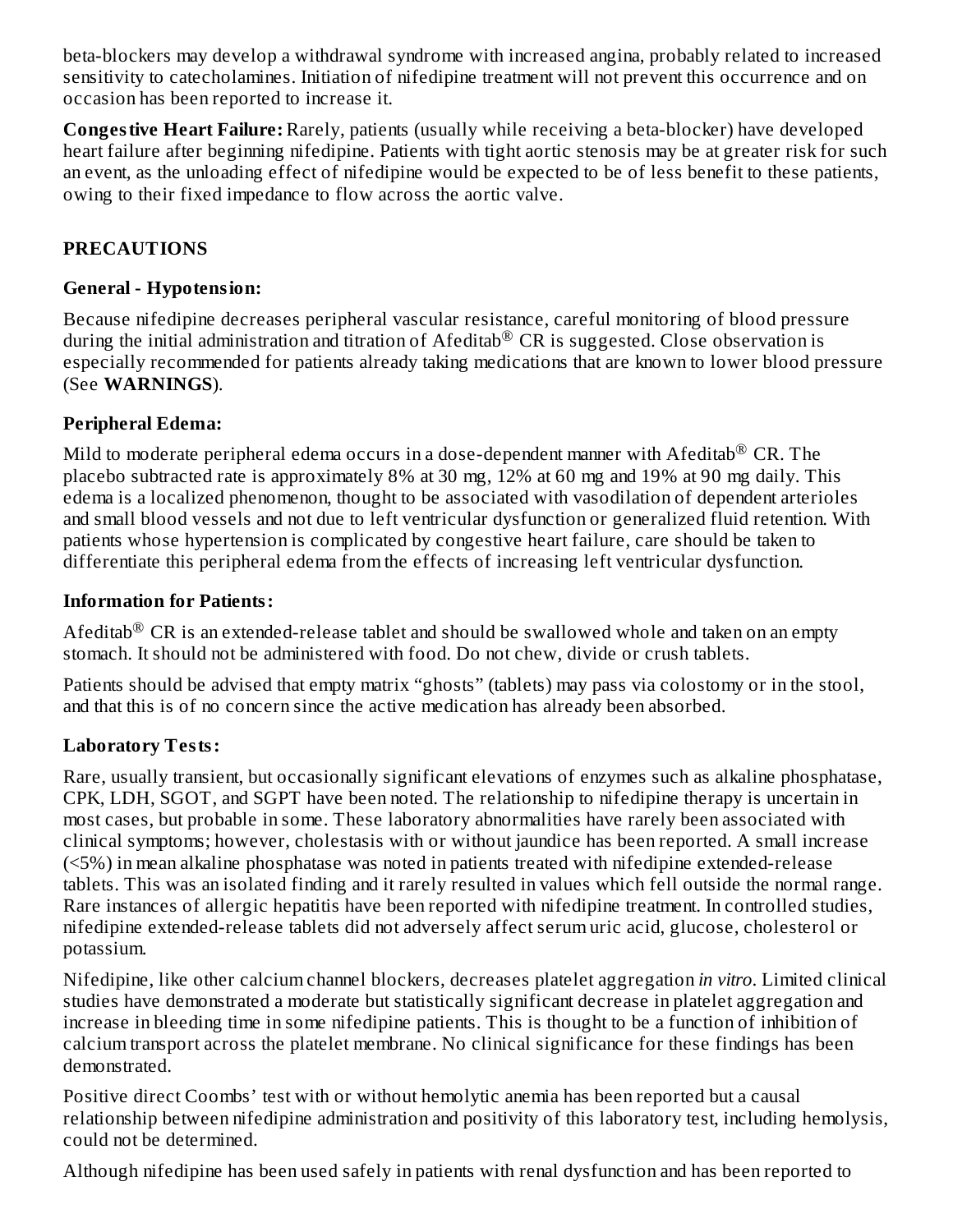exert a beneficial effect in certain cases, rare reversible elevations in BUN and serum creatinine have been reported in patients with pre-existing chronic renal insufficiency. The relationship to nifedipine therapy is uncertain in most cases but probable in some.

#### **Drug Interactions:**

#### *Beta-adrenergic blocking agents* (See **WARNINGS**.)

Nifedipine is mainly eliminated by metabolism and is a substrate of CYP3A. Inhibitors and inducers of CYP3A4 can impact the exposure to nifedipine and consequently its desirable and undesirable effects. *In vitro* and *in vivo* data indicate that nifedipine can inhibit the metabolism of drugs that are substrates of CYP3A, thereby increasing the exposure to other drugs. Nifedipine is a vasodilator, and coadministration of other drugs affecting blood pressure may result in pharmacodynamic interactions.

#### *Cardiovascular Drugs*

#### Antiarrhythmics

*Quinidine:* Quinidine is a substrate of CYP3A and has been shown to inhibit CYP3A *in vitro*. Coadministration of multiple doses of quinidine sulfate, 200 mg t.i.d., and nifedipine, 20 mg t.i.d., increased  $\rm{C_{max}}$  and AUC of nifedipine in healthy volunteers by factors of 2.30 and 1.37, respectively. The heart rate in the initial interval after drug administration was increased by up to 17.9 beats/minute. The exposure to quinidine was not importantly changed in the presence of nifedipine. Monitoring of heart rate and adjustment of the nifedipine dose, if necessary, are recommended when quinidine is added to a treatment with nifedipine.

*Flecainide:* There has been too little experience with the co-administration of TAMBOCOR with nifedipine to recommend concomitant use.

#### Calcium Channel Blockers

*Diltiazem:* Pre-treatment of healthy volunteers with 30 mg or 90 mg t.i.d. diltiazem p.o. increased the AUC of nifedipine after a single dose of 20 mg nifedipine by factors of 2.2 and 3.1, respectively. The corresponding  $\rm{C_{max}}$  values of nifedipine increased by factors of 2.0 and 1.7, respectively. Caution should be exercised when co-administering diltiazem and nifedipine and a reduction of the dose of nifedipine should be considered.

*Verapamil:* Verapamil, a CYP3A inhibitor, can inhibit the metabolism of nifedipine and increase the exposure to nifedipine during concomitant therapy. Blood pressure should be monitored and reduction of the dose of nifedipine considered.

#### ACE Inhibitors

*Benazepril:* In healthy volunteers receiving single dose of 20 mg nifedipine ER and benazepril 20 mg, the plasma concentrations of benazeprilat and nifedipine in the presence and absence of each other were not statistically significantly different. A hypotensive effect was only seen after co-administration of the two drugs. The tachycardic effect of nifedipine was attenuated in the presence of benazepril.

#### Angiotensin-II Blockers

*Irbesartan:In vitro* studies show significant inhibition of the formation of oxidized irbesartan metabolites by nifedipine. However, in clinical studies, concomitant nifedipine had no effect on irbesartan pharmacokinetics.

*Candesartan:* No significant drug interaction has been reported in studies with candesartan cilexitil given together with nifedipine. Because candesartan is not significantly metabolized by the cytochrome P450 system and at therapeutic concentrations has no effect on cytochrome P450 enzymes, interactions with drugs that inhibit or are metabolized by those enzymes would not be expected.

#### Beta-blockers

Nifedipine extended-release tablets was well tolerated when administered in combination with betablockers in 187 hypertensive patients in a placebo-controlled clinical trial. However, there have been occasional literature reports suggesting that the combination of nifedipine and beta-adrenergic blocking drugs may increase the likelihood of congestive heart failure, severe hypotension or exacerbation of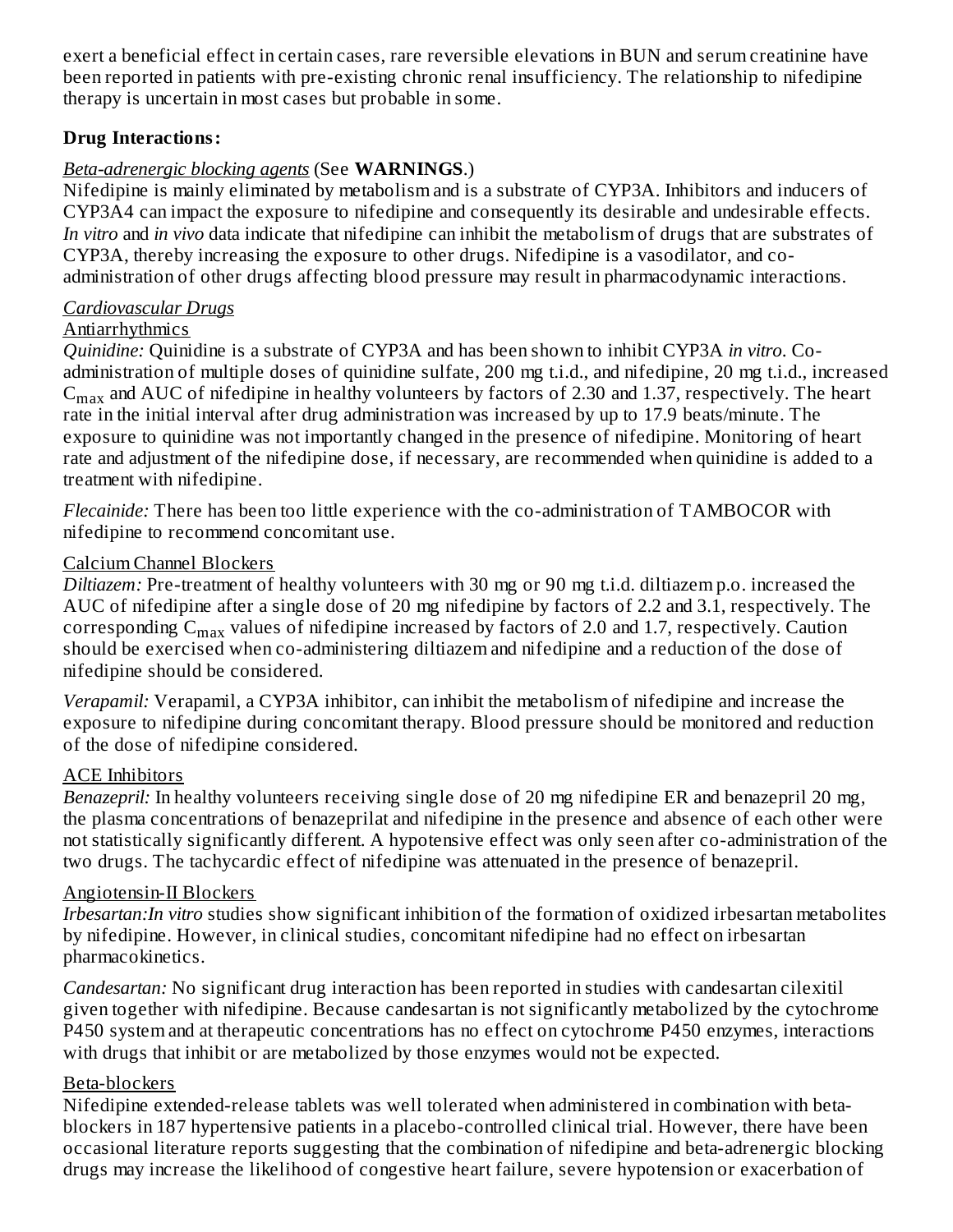angina in patients with cardiovascular disease. Clinical monitoring is recommended and a dose adjustment of nifedipine should be considered.

*Timolol:* Hypotension is more likely to occur if dihydropryridine calcium antagonists such as nifedipine are co-administered with timolol.

#### Central Alpha1-Blockers

*Doxazosin:* Healthy volunteers participating in a multiple dose doxazosin-nifedipine interaction study received 2 mg doxazosin q.d. alone or combined with 20 mg nifedipine ER b.i.d. Co-administration of nifedipine resulted in a decrease in AUC and  $\rm C_{max}$  of doxazosin to 83% and 86% of the values in the absence of nifedipine, respectively. In the presence of doxazosin,  $\rm AUC$  and  $\rm C_{max}$  of nifedipine were increased by factors of 1.13 and 1.23, respectively. Compared to nifedipine monotherapy, blood pressure was lower in the presence of doxazosin. Blood pressure should be monitored when doxazosin is co-administered with nifedipine, and dose reduction of nifedipine considered.

#### **Digitalis**

*Digoxin:* Since there have been isolated reports of patients with elevated digoxin levels, and there is a possible interaction between digoxin and nifedipine, it is recommended that digoxin levels be monitored when initiating, adjusting and discontinuing nifedipine extended-release tablets to avoid possible overor under-digitalization.

#### Antithrombotics

*Coumarins:* There have been rare reports of increased prothrombin time in patients taking coumarin anticoagulants to whom nifedipine was administered. However, the relationship to nifedipine therapy is uncertain.

### Platelet Aggregation Inhibitors

*Clopidogrel:* No clinically significant pharmacodynamic interactions were observed when clopidrogrel was co-administered with nifedipine.

*Tirofiban:* Co-administration of nifedipine did not alter the exposure to tirofiban importantly.

### *Non-Cardiovascular Drugs*

#### Antifungal Drugs

Ketoconazole, itraconazole and fluconazole are CYP3A inhibitors and can inhibit the metabolism of nifedipine and increase the exposure to nifedipine during concomitant therapy. Blood pressure should be monitored and a dose reduction of nifedipine considered.

### Antisecretory Drugs

*Omeprazole:* In healthy volunteers receiving a single dose of 10 mg nifedipine,  $\text{AUC}$  and  $\text{C}_{\max}$  of nifedipine after pretreatment with omeprazole 20 mg q.d. for 8 days were 1.26 and 0.87 times those after pre-treatment with placebo. Pretreatment with or co-administration of omeprazole did not impact the effect of nifedipine on blood pressure or heart rate. The impact of omeprazole on nifedipine is not likely to be of clinical relevance.

*Pantoprazole:* In healthy volunteers the exposure to neither drug was changed significantly in the presence of the other drug.

*Ranitidine:* Five studies in healthy volunteers investigated the impact of multiple ranitidine doses on the single or multiple dose pharmacokinetics of nifedipine. Two studies investigated the impact of coadministered ranitidine on blood pressure in hypertensive subjects on nifedipine. Co-administration of ranitidine did not have relevant effects on the exposure to nifedipine that affected the blood pressure or heart rate in normotensive or hypertensive subjects.

*Cimetidine:* Five studies in healthy volunteers investigated the impact of multiple cimetidine doses on the single or multiple dose pharmacokinetics of nifedipine. Two studies investigated the impact of coadministered cimetidine on blood pressure in hypertensive subjects on nifedipine.

In normotensive subjects receiving single doses of 10 mg or multiple doses of up to 20 mg nifedipine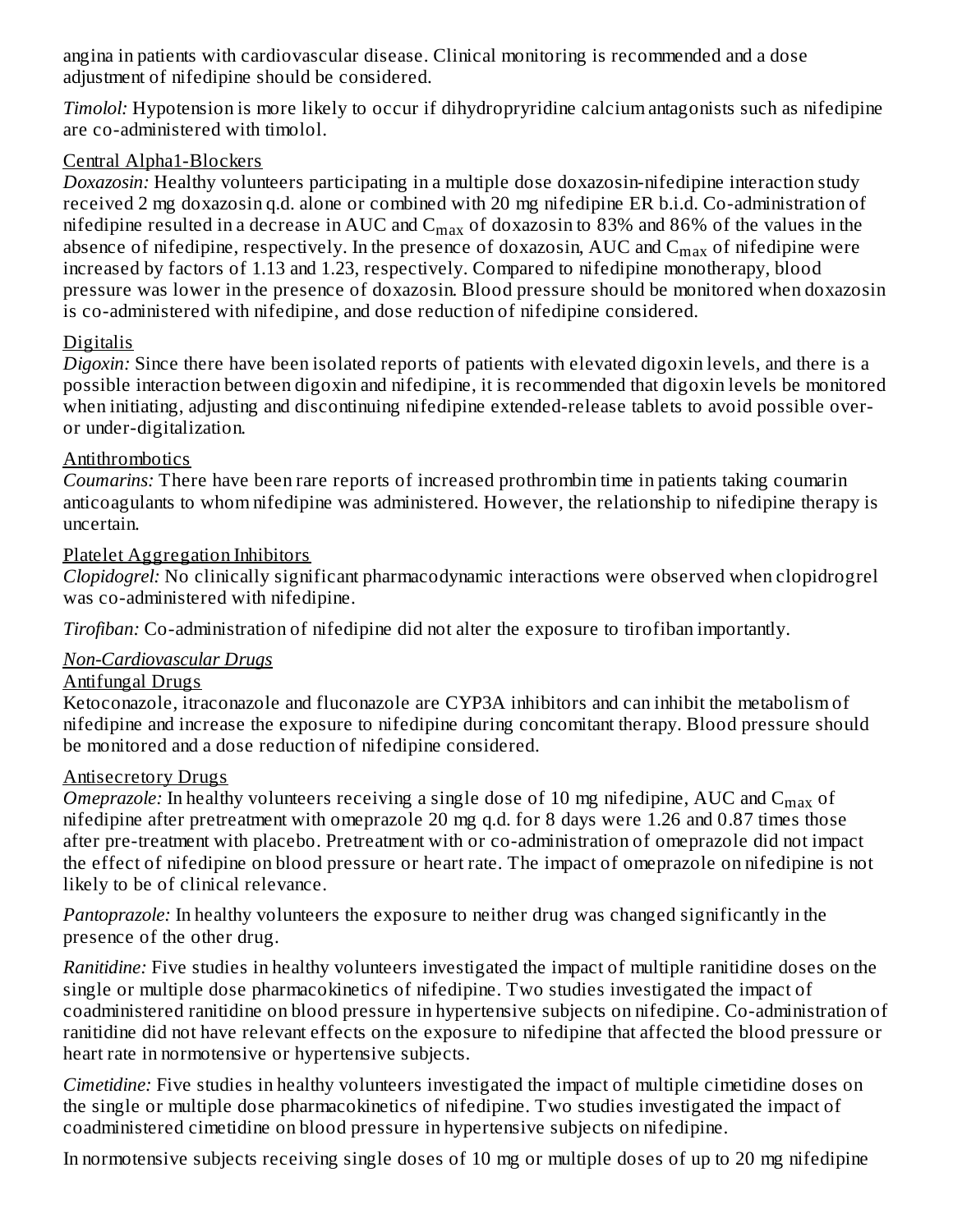t.i.d. alone or together with cimetidine up to 1000 mg/day, the AUC values of nifedipine in the presence of cimetidine were between 1.52 and 2.01 times those in the absence of cimetidine. The  $\mathsf{C}_{\max}$  values of nifedipine in the presence of cimetidine were increased by factors ranging between 1.60 and 2.02. The increase in exposure to nifedipine by cimetidine was accompanied by relevant changes in blood pressure or heart rate in normotensive subjects. Hypertensive subjects receiving 10 mg q.d. nifedipine alone or in combination with cimetidine 1000 mg q.d. also experienced relevant changes in blood pressure when cimetidine was added to nifedipine. The interaction between cimetidine and nifedipine is of clinical relevance and blood pressure should be monitored and a reduction of the dose of nifedipine considered.

#### Antibacterial Drugs

*Quinupristin/Dalfopristin:In vitro* drug interaction studies have demonstrated that quinupristin/dalfopristin significantly inhibits the CYP3A metabolism of nifedipine. Concomitant administration of quinupristin/dalfopristin and nifedipine (repeated oral dose) in healthy volunteers increased AUC and  $\rm{C_{max}}$  for nifedipine by factors of 1.44 and 1.18, respectively, compared to nifedipine monotherapy. Upon co-administration of quinupristin/dalfopristin with nifedipine, blood pressure should be monitored and a reduction of the dose of nifedipine considered.

*Erythromycin:* Erythromycin, a CYP3A inhibitor, can inhibit the metabolism of nifedipine and increase the exposure to nifedipine during concomitant therapy. Blood pressure should be monitored and reduction of the dose of nifedipine considered.

#### Antitubercular Drugs

*Rifampin:* Pretreatment of healthy volunteers with 600 mg/day rifampin p.o. decreased the exposure to oral nifedipine (20 μg/kg) to 13%. The exposure to intravenous nifedipine by the same rifampin treatment was decreased to 70%. Dose adjustment of nifedipine may be necessary if nifedipine is coadministered with rifampin.

*Rifapentine:* Rifapentine, as an inducer of CYP3A4, can decrease the exposure to nifedipine. A dose adjustment of nifedipine when co-administered with rifapentine should be considered.

#### Antiviral Drugs

*Amprenavir, atanazavir, delavirine, fosamprinavir, indinavir*, *nelfinavir and ritonavir*, as CYP3A inhibitors, can inhibit the metabolism of nifedipine and increase the exposure to nifedipine. Caution is warranted and clinical monitoring of patients recommended.

#### CNS Drugs

*Nefazodone,* a CYP3A inhibitor, can inhibit the metabolism of nifedipine and increase the exposure to nifedipine during concomitant therapy. Blood pressure should be monitored and a reduction of the dose of nifedipine considered.

*Valproic acid* may increase the exposure to nifedipine during concomitant therapy. Blood pressure should be monitored and a dose reduction of nifedipine considered.

*Phenytoin:* Nifedipine is metabolized by CYP3A4. Co-administration of nifedipine 10 mg capsule and 60 mg nifedipine coat-core tablet with phenytoin, an inducer of CYP3A4, lowered the AUC and  $\mathsf{C}_{\max}$ of nifedipine by approximately 70%. When using nifedipine with phenytoin, the clinical response to nifedipine should be monitored and its dose adjusted if necessary.

*Phenobarbitone and carbamazepine* as inducers of CYP3A can decrease the exposure to nifedipine. Dose adjustment of nifedipine may be necessary if phenobarbitone, carbamazepine or phenytoin is coadministered.

#### Antiemetic Drugs

*Dolasetron:* In patients taking dolasetron by the oral or intravenous route and nifedipine, no effect was shown on the clearance of hydrodolasetron.

#### Immunosuppressive Drugs

*Tacrolimus:* Nifedipine has been shown to inhibit the metabolism of tacrolimus *in vitro*. Transplant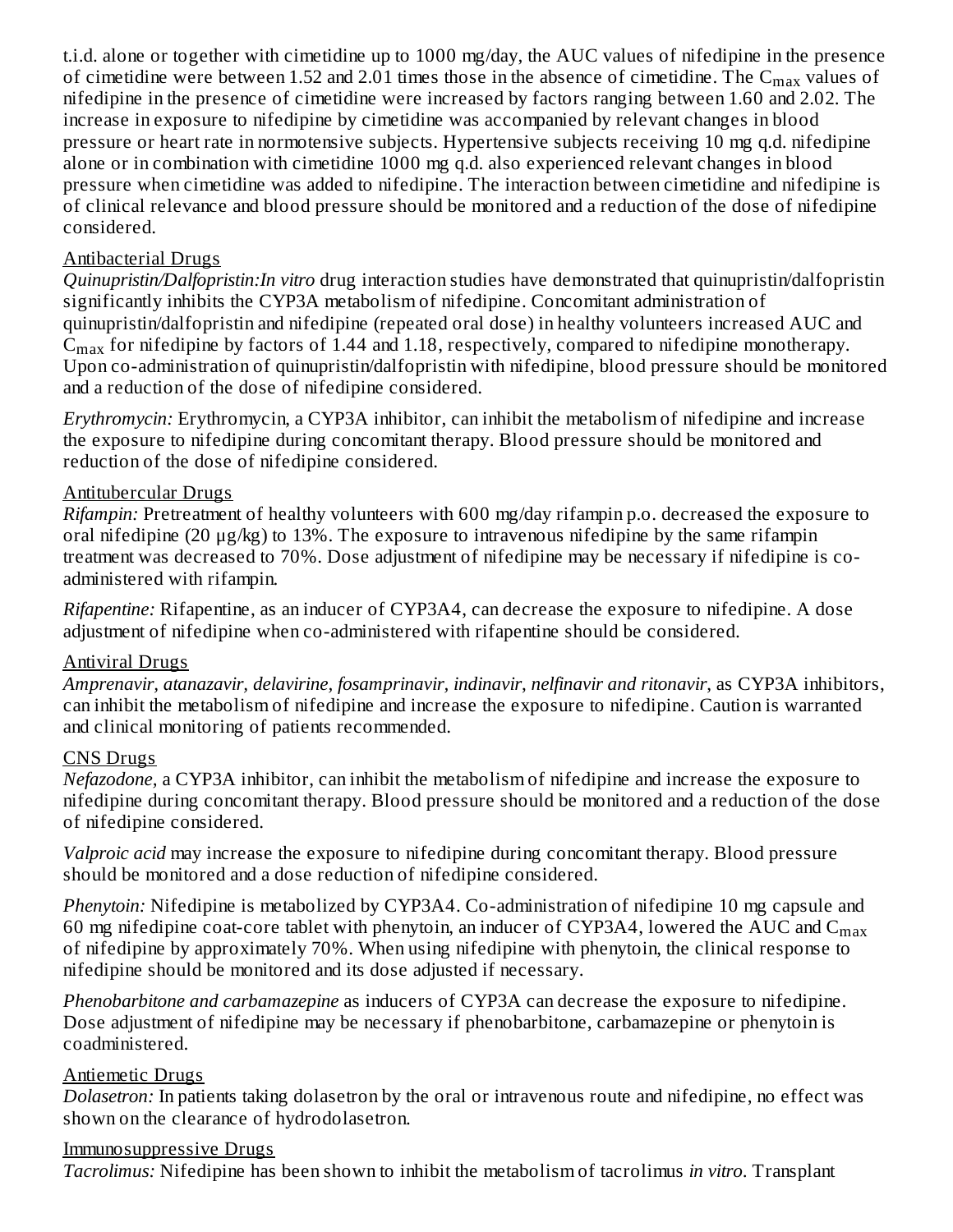patients on tacrolimus and nifedipine required from 26% to 38% smaller doses than patients not receiving nifedipine. Nifedipine can increase the exposure to tacrolimus. When nifedipine is coadministered with tacrolimus the blood concentrations of tacrolimus should be monitored and a reduction of the dose of tacrolimus considered.

*Sirolimus:* A single 60 mg dose of nifedipine and a single 10 mg dose of sirolimus oral solution were administered to 24 healthy volunteers. Clinically significant pharmacokinetic drug interactions were not observed.

### Glucose Lowering Drugs

*Pioglitazone:* Co-administration of pioglitazone for 7 days with 30 mg nifedipine ER administered orally q.d. for 4 days to male and female volunteers resulted in least square mean (90% CI) values for unchanged nifedipine of 0.83 (0.73-0.95) for  $\mathsf{C}_{\max}$  and 0.88 (0.80-0.96) for AUC relative to nifedipine monotherapy. In view of the high variability of nifedipine pharmacokinetics, the clinical significance of this finding is unknown.

*Rosiglitazone:* Co-administration of rosiglitazone (4 mg b.i.d.) was shown to have no clinically relevant effect on the pharmacokinetics of nifedipine.

*Metformin:* A single dose metformin-nifedipine interaction study in normal healthy volunteers demonstrated that co-administration of nifedipine increased plasma metformin  $\rm{C_{max}}$  and  $\rm{AUC}$  by 20% and 9%, respectively, and increased the amount of metformin excreted in urine.  $\rm T_{max}$  and half-life were unaffected. Nifedipine appears to enhance the absorption of metformin.

*Miglitol:* No effect of miglitol was observed on the pharmacokinetics and pharmacodynamics of nifedipine.

*Repaglinide:* Co-administration of 10 mg nifedipine with a single dose of 2 mg repaglinide (after 4 days nifedipine 10 mg t.i.d. and repaglinide 2 mg t.i.d.) resulted in unchanged AUC and  $\rm{C_{max}}$  values for both drugs.

*Acarbose:* Nifedipine tends to produce hyperglycemia and may lead to loss of glucose control. If nifedipine is co-administered with acarbose, blood glucose levels should be monitored carefully and a dose adjustment of nifedipine considered.

#### Drugs Interfering with Food Absorption

*Orlistat:* In 17 normal-weight subjects receiving orlistat 120 mg t.i.d. for 6 days, orlistat did not alter the bioavailability of 60 mg nifedipine (extended-release tablets).

### Dietary Supplements

*Grapefruit Juice:* In healthy volunteers, a single dose co-administration of 250 mL double strength grapefruit juice with 10 mg nifedipine increased AUC and  $\rm{C_{max}}$  by factors of 1.35 and 1.13, respectively. Ingestion of repeated doses of grapefruit juice (5 x 200 mL in 12 hours) after administration of 20 mg nifedipine ER increased AUC and  $\rm C_{max}$  of nifedipine by a factor of 2.0. Grapefruit juice should be avoided by patients on nifedipine. The intake of grapefruit juice should be stopped at least 3 days prior to initiating patients on nifedipine.

### **Herbals**

*St. John's Wort:* Is an inducer of CYP3A4 and may decrease the exposure to nifedipine. Dose adjustment of nifedipine may be necessary if St. John's Wort is co-administered.

### CYP2D6 Probe Drug

*Debrisoquine:* In healthy volunteers, pretreatment with nifedipine 20 mg t.i.d. for 5 days did not change the metabolic ratio of hydroxydebrisoquine to debrisoquine measured in urine after a single dose of 10 mg debrisoquine. Thus, it is improbable that nifedipine inhibits *in vivo* the metabolism of other drugs that are substrates of CYP2D6.

### **Carcinogenesis, Mutagenesis, Impairment of Fertility**

Nifedipine was administered orally to rats for two years and was not shown to be carcinogenic. When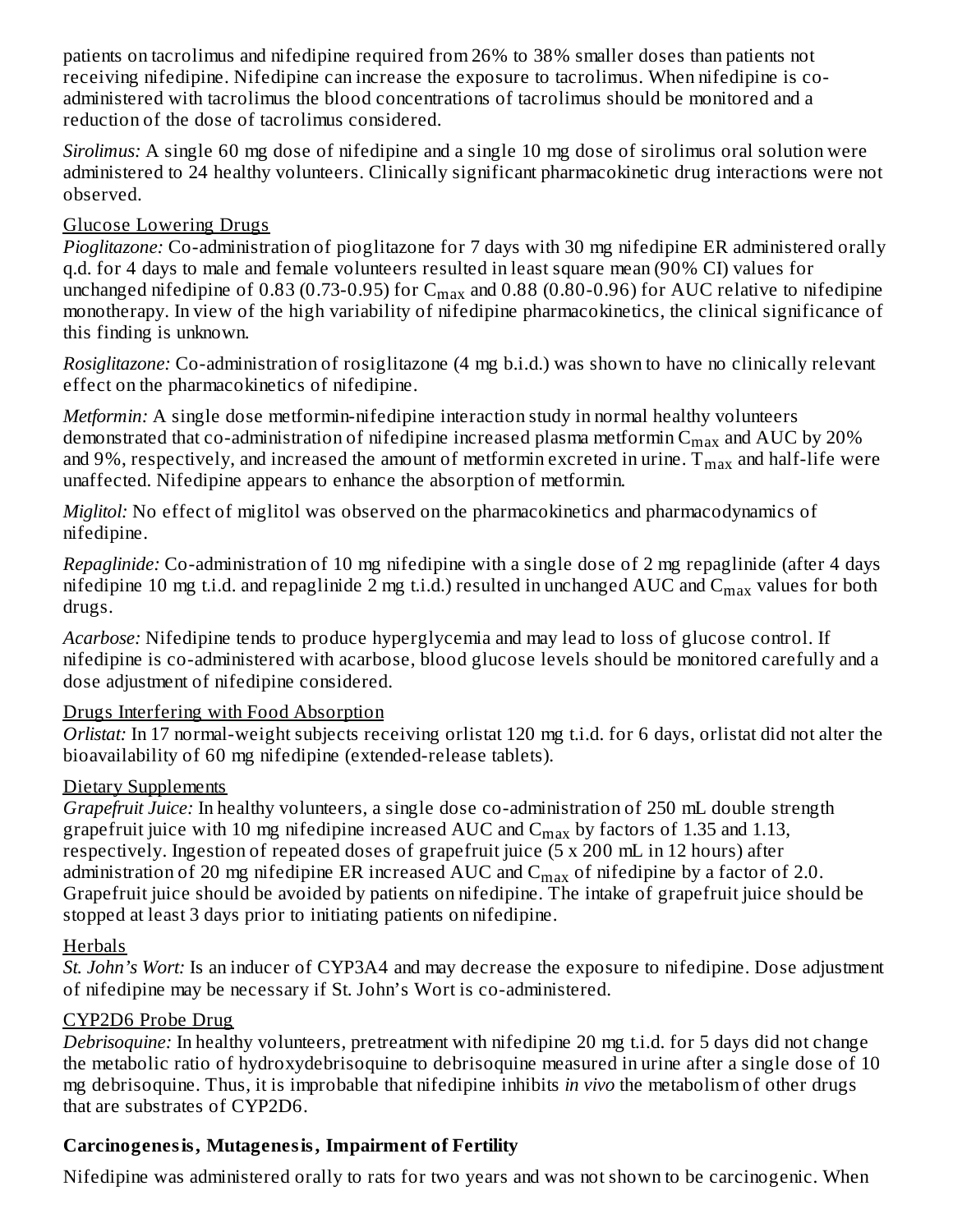given to rats prior to mating, nifedipine caused reduced fertility at a dose approximately 30 times the maximum recommended human dose. *There is a literature report of reversible reduction in the ability of human sperm obtained from a limited number of infertile men taking recommended doses of nifedipine to bind to and fertilize an ovum in vitro. In vivo* mutagenicity studies were negative.

### **Pregnancy:**

Pregnancy Category C. In rodents, rabbits and monkeys, nifedipine has been shown to have a variety of embryotoxic, placentotoxic and fetotoxic effects, including stunted fetuses (rats, mice and rabbits), digital anomalies (rats and rabbits), rib deformities (mice), cleft palate (mice), small placentas and underdeveloped chorionic villi (monkeys), embryonic and fetal deaths (rats, mice and rabbits), prolonged pregnancy (rats; not evaluated in other species), and decreased neonatal survival (rats; not evaluated in other species). On a mg/kg or mg/m<sup>2</sup> basis, some of the doses associated with these various effects are higher than the maximum recommended human dose and some are lower, but all are within an order of magnitude of it.

The digital anomalies seen in nifedipine-exposed rabbit pups are strikingly similar to those seen in pups exposed to phenytoin, and these are in turn similar to the phalangeal deformities that are the most common malformation seen in human children with *in utero* exposure to phenytoin.

There are no adequate and well-controlled studies in pregnant women. Nifedipine should generally be avoided during pregnancy and used only if the potential benefit justifies the potential risk to the fetus.

### **Nursing Mothers:**

Nifedipine is excreted in human milk. Therefore, a decision should be made to discontinue nursing or to discontinue the drug, taking into account the importance of the drug to the mother.

### **Geriatric Us e:**

Although small pharmacokinetic studies have identified an increased half-life and increased  $\mathsf{C}_{\max}$  and AUC (See**CLINICAL PHARMACOLOGY: Pharmacokinetics and Metabolism**), clinical studies of nifedipine did not include sufficient numbers of subjects aged 65 and over to determine whether they respond differently from younger subjects. Other reported clinical experience has not identified differences in responses between the elderly and younger patients. In general, dose selection for an elderly patient should be cautious, usually starting at the low end of the dosing range, reflecting the greater frequency of decreased hepatic, renal, or cardiac function, and of concomitant disease or other drug therapy.

# **ADVERSE EXPERIENCES**

The incidence of adverse events during treatment with nifedipine extended-release tablets in doses up to 90 mg daily were derived from multi-center placebo-controlled clinical trials in 370 hypertensive patients. Atenolol 50 mg once daily was used concomitantly in 187 of the 370 patients on nifedipine extended-release tablets and in 64 of the 126 patients on placebo. All adverse events reported during nifedipine extended-release tablets therapy were tabulated independently of their causal relationship to medication.

The most common adverse event reported with nifedipine extended-release tablets was peripheral edema. This was dose related and the frequency was 18% on nifedipine extended-release tablets 30 mg daily, 22% on nifedipine extended-release tablets 60 mg daily and 29% on nifedipine extended-release tablets 90 mg daily versus 10% on placebo.

Other common adverse events reported in the above placebo-controlled trials include: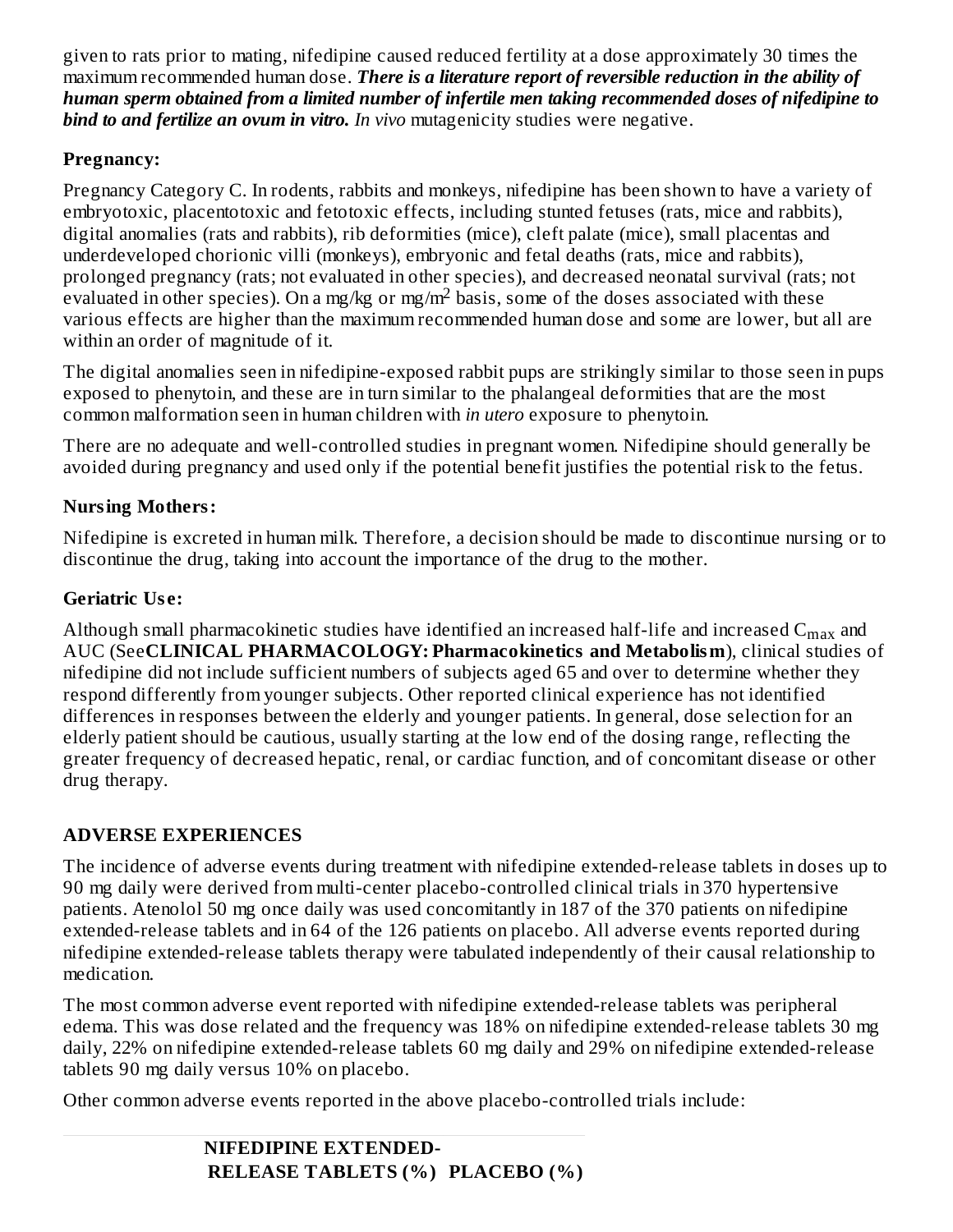|                      | $(n=370)$ | $(n=126)$ |
|----------------------|-----------|-----------|
| <b>Adverse Event</b> |           |           |
| Headache             | 19        | 13        |
| Flushing/heat        |           |           |
| <b>Dizziness</b>     |           |           |
| Fatigue/asthenia     |           |           |
| Nausea               |           |           |
| Constipation         |           |           |

Where the frequency of adverse events with nifedipine extended-release tablets and placebo is similar, causal relationship cannot be established.

The following adverse events were reported with an incidence of 3% or less in daily doses up to 90 mg:

**Body as a Whole/Systemic:** chest pain, leg pain **Central Nervous System:** paresthesia, vertigo **Dermatologic:** rash **Gastrointestinal:** constipation **Mus culoskeletal:** leg cramps **Respiratory:** epistaxis, rhinitis **Urogenital:** impotence, urinary frequency

Other adverse events reported with an incidence of less than 1.0% were:

**Body as a Whole/Systemic:** allergic reaction, asthenia, cellulitis, substernal chest pain, chills, facial edema, lab test abnormal, malaise, neck pain, pelvic pain, pain, photosensitivity reaction

**Cardiovas cular:** atrial fibrillation, bradycardia, cardiac arrest, extrasystole, hypotension, migraine, palpitations, phlebitis, postural hypotension, tachycardia, cutaneous angiectases

**Central Nervous System:** anxiety, confusion, decreased libido, depression, hypertonia, hypesthesia, insomnia, somnolence

**Dermatologic:** angioedema, petechial rash, pruritus, sweating

**Gastrointestinal:** abdominal pain, diarrhea, dry mouth, dysphagia, dyspepsia, eructation, esophagitis, flatulence, gastrointestinal disorder, gastrointestinal hemorrhage, GGT increased, gum disorder, gum hemorrhage, vomiting

**Hematologic:** eosinophilia, lymphadenopathy

**Metabolic:** gout, weight loss

**Mus culoskeletal:** arthralgia, arthritis, joint disorder, myalgia, myasthenia

**Respiratory:** dyspnea, increased cough, rales, pharyngitis, stridor

**Special Sens es:** abnormal vision, amblyopia, conjunctivitis, diplopia, eye disorder, eye hemorrhage, tinnitus

**Urogenital/Reproductive:** dysuria, kidney calculus, nocturia, breast engorgement, polyuria, urogenital disorder

The following adverse events have been reported rarely in patients given nifedipine in coat core or other formulations: allergenic hepatitis, alopecia, anaphylactic reaction, anemia, arthritis with ANA (+), depression, erythromelalgia, exfoliative dermatitis, fever, gingival hyperplasia, gynecomastia, hyperglycemia, jaundice, leukopenia, mood changes, muscle cramps, nervousness, paranoid syndrome, purpura, shakiness, sleep disturbances, Stevens-Johnson syndrome, syncope, taste perversion, thrombocytopenia, toxic epidermal necrolysis, transient blindness at the peak of plasma level, tremor and urticaria.

#### **OVERDOSAGE**

Experience with nifedipine overdosage is limited. Symptoms associated with severe nifedipine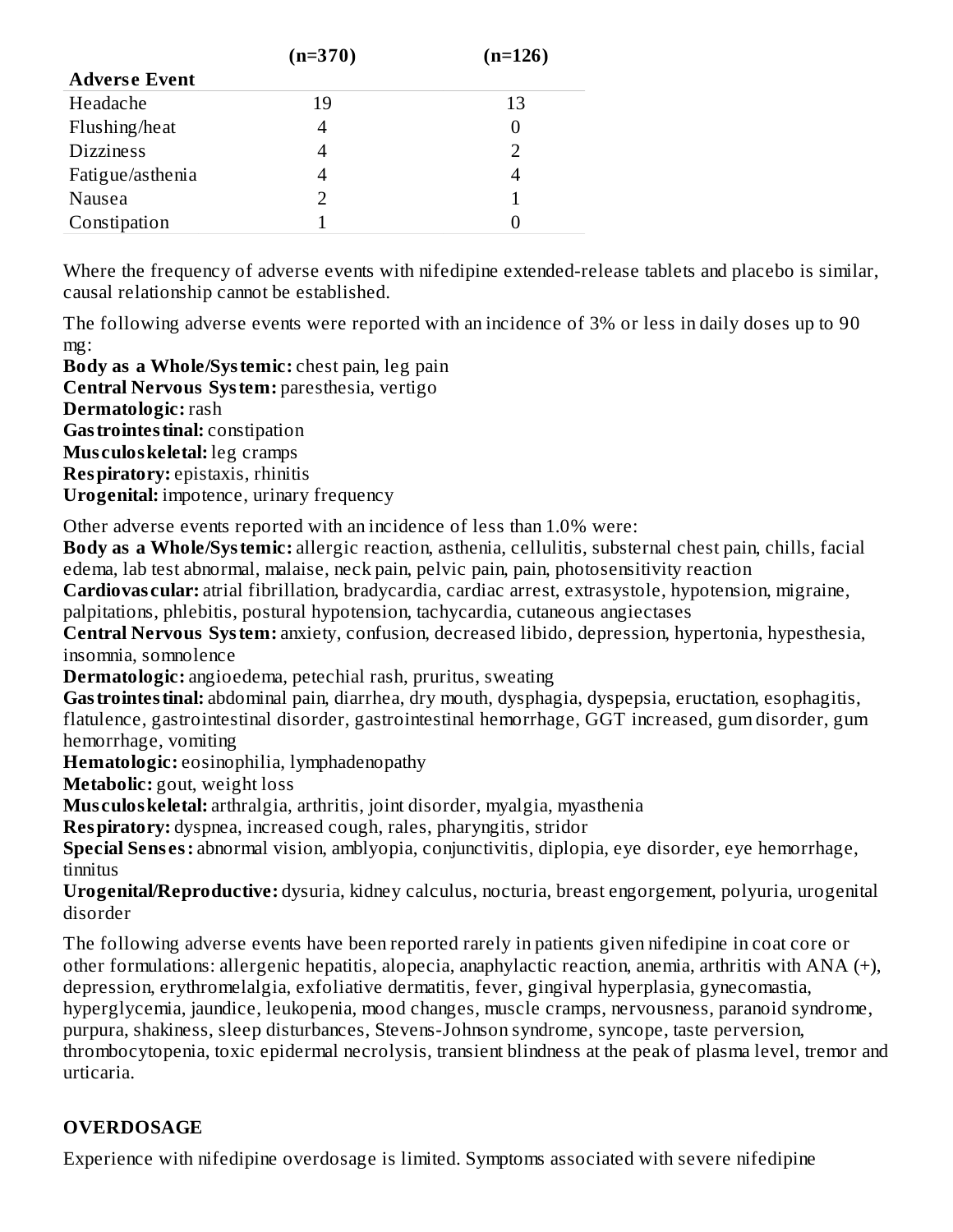overdosage include loss of consciousness, drop in blood pressure, heart rhythm disturbances, metabolic acidosis, hypoxia, cardiogenic shock with pulmonary edema. Generally, overdosage with nifedipine leading to pronounced hypotension calls for active cardiovascular support including monitoring of cardiovascular and respiratory function, elevation of extremities, judicious use of calcium infusion, pressor agents and fluids. Clearance of nifedipine would be expected to be prolonged in patients with impaired liver function. Since nifedipine is highly protein bound, dialysis is not likely to be of any benefit; however, plasmapheresis may be beneficial.

There has been one reported case of massive overdosage with tablets of another extended-release formulation of nifedipine. The main effects of ingestion of approximately 4800 mg of nifedipine in a young man attempting suicide as a result of cocaine-induced depression was initial dizziness, palpitations, flushing, and nervousness.Within several hours of ingestion, nausea, vomiting, and generalized edema developed. No significant hypotension was apparent at presentation, 18 hours post ingestion. Blood chemistry abnormalities consisted of a mild, transient elevation of serum creatinine, and modest elevations of LDH and CPK, but normal SGOT. Vital signs remained stable, no electrocardiographic abnormalities were noted and renal function returned to normal within 24 to 48 hours with routine supportive measures alone. No prolonged sequelae were observed.

The effect of a single 900 mg ingestion of nifedipine capsules in a depressed anginal patient on tricyclic antidepressants was loss of consciousness within 30 minutes of ingestion, and profound hypotension, which responded to calcium infusion, pressor agents, and fluid replacement. A variety of ECG abnormalities were seen in this patient with a history of bundle branch block, including sinus bradycardia and varying degrees of AV block. These dictated the prophylactic placement of a temporary ventricular pacemaker, but otherwise resolved spontaneously. Significant hyperglycemia was seen initially in this patient, but plasma glucose levels rapidly normalized without further treatment.

A young hypertensive patient with advanced renal failure ingested 280 mg of nifedipine capsules at one time, with resulting marked hypotension responding to calcium infusion and fluids. No AV conduction abnormalities, arrhythmias, or pronounced changes in heart rate were noted, nor was there any further deterioration in renal function.

### **DOSAGE AND ADMINISTRATION**

Dosage should be adjusted according to each patient's needs. It is recommended that nifedipine extended-release tablets be administered orally once daily on an empty stomach. Afeditab $^\circledR$  CR is an extended release dosage form and tablets should be swallowed whole, not bitten or divided. In general, titration should proceed over a 7 to 14 day period starting with 30 mg once daily. Upward titration should be based on therapeutic efficacy and safety. The usual maintenance dose is 30 mg to 60 mg once daily. Titration to doses above 90 mg daily is not recommended.

If discontinuation of Afeditab $^\circledR$  CR is necessary, sound clinical practice suggests that the dosage should be decreased gradually with close physician supervision. Co-administration of nifedipine with grapefruit juice is to be avoided (See**CLINICAL PHARMACOLOGY** and**PRECAUTIONS**).

Care should be taken when dispensing Afeditab $^{\circledR}$  CR to assure that the extended-release dosage form has been prescribed.

# **HOW SUPPLIED**

Repackaged by Aphena Pharma Solutions - TN. See *Repackaging Information* for available configurations.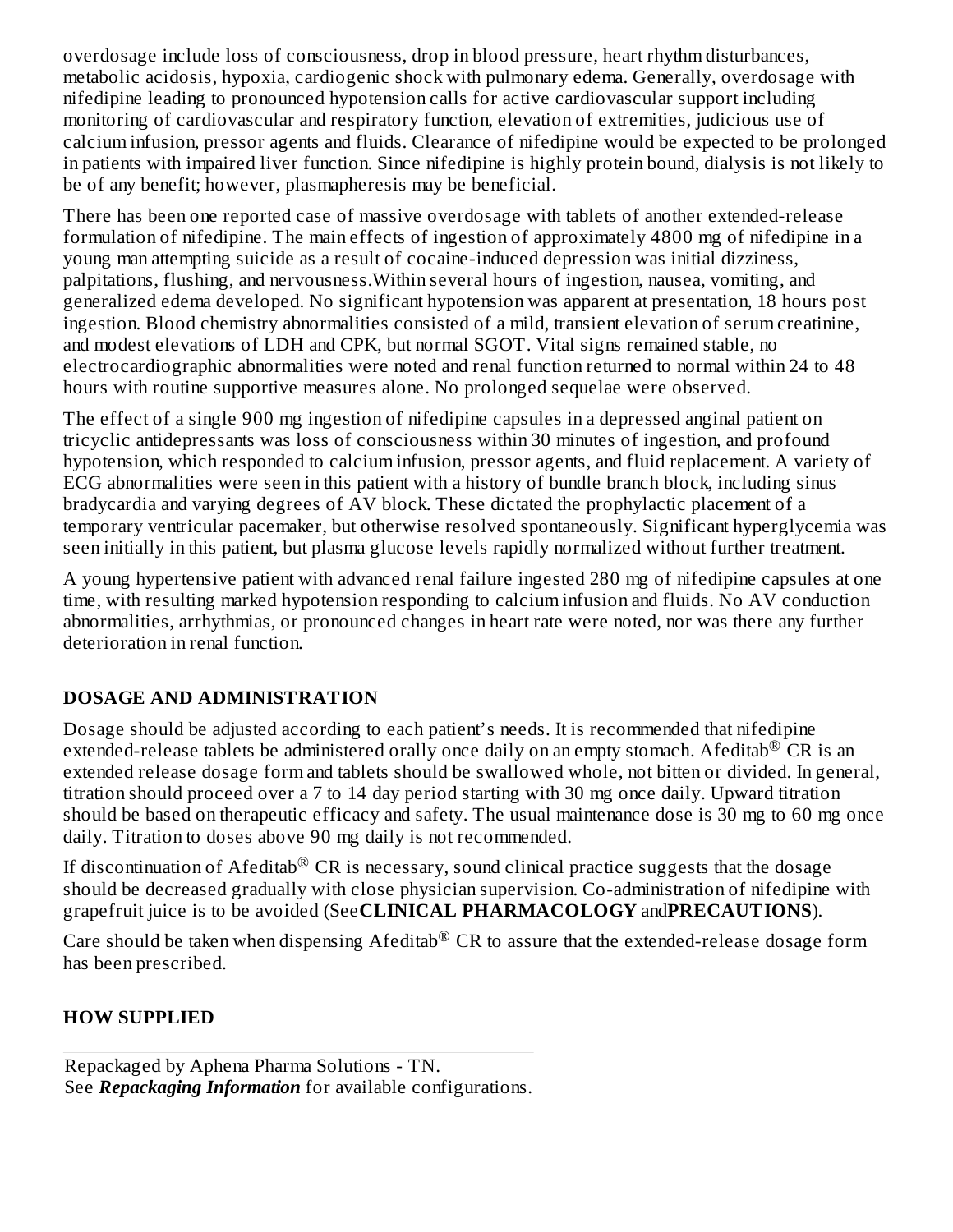

Afeditab $^{\circledR}$  CR, 30 mg, is available as round, brownish-red, film-coated, unscored tablets, imprinted with **ELN 30**, and are supplied in bottles of 100 and 500.

Afeditab $^{\circledR}$  CR, 60 mg, is available as round, brownish-red, film-coated, unscored tablets, imprinted with **ELN 60**, and are supplied in bottles of 100 and 500.

The tablets should be protected from light and moisture and stored below 30°C (86°F). Dispense in tight, light resistant containers as defined in USP/NF.

**Distributed by:** Watson Pharma, Inc. Parsippany, NJ 07054

**Manufactured by:** Alkermes Pharma Ireland Limited Athlone, Co. Westmeath, Ireland

Revised: 09/2011 CP0346E

#### **Repackaging Information**

Please reference the *How Supplied* section listed above for a description of individual tablets or capsules. This drug product has been received by Aphena Pharma - TN in a manufacturer or distributor packaged configuration and repackaged in full compliance with all applicable cGMP regulations. The package configurations available from Aphena are listed below:

| Count | 30 <sub>mg</sub> | 60 <sub>mg</sub> |
|-------|------------------|------------------|
| 30    | 43353-792-30     | 43353-782-30     |
| 90    | 43353-792-60     | 43353-782-60     |
| 180   |                  | 43353-782-80     |
| 3000  |                  | 43353-782-18     |

Store between 20°-25°C (68°-77°F). See USP Controlled Room Temperature. Dispense in a tight lightresistant container as defined by USP. Keep this and all drugs out of the reach of children.

Repackaged by:



Cookeville, TN 38506

20140508SC

#### **PRINCIPAL DISPLAY PANEL - 60mg**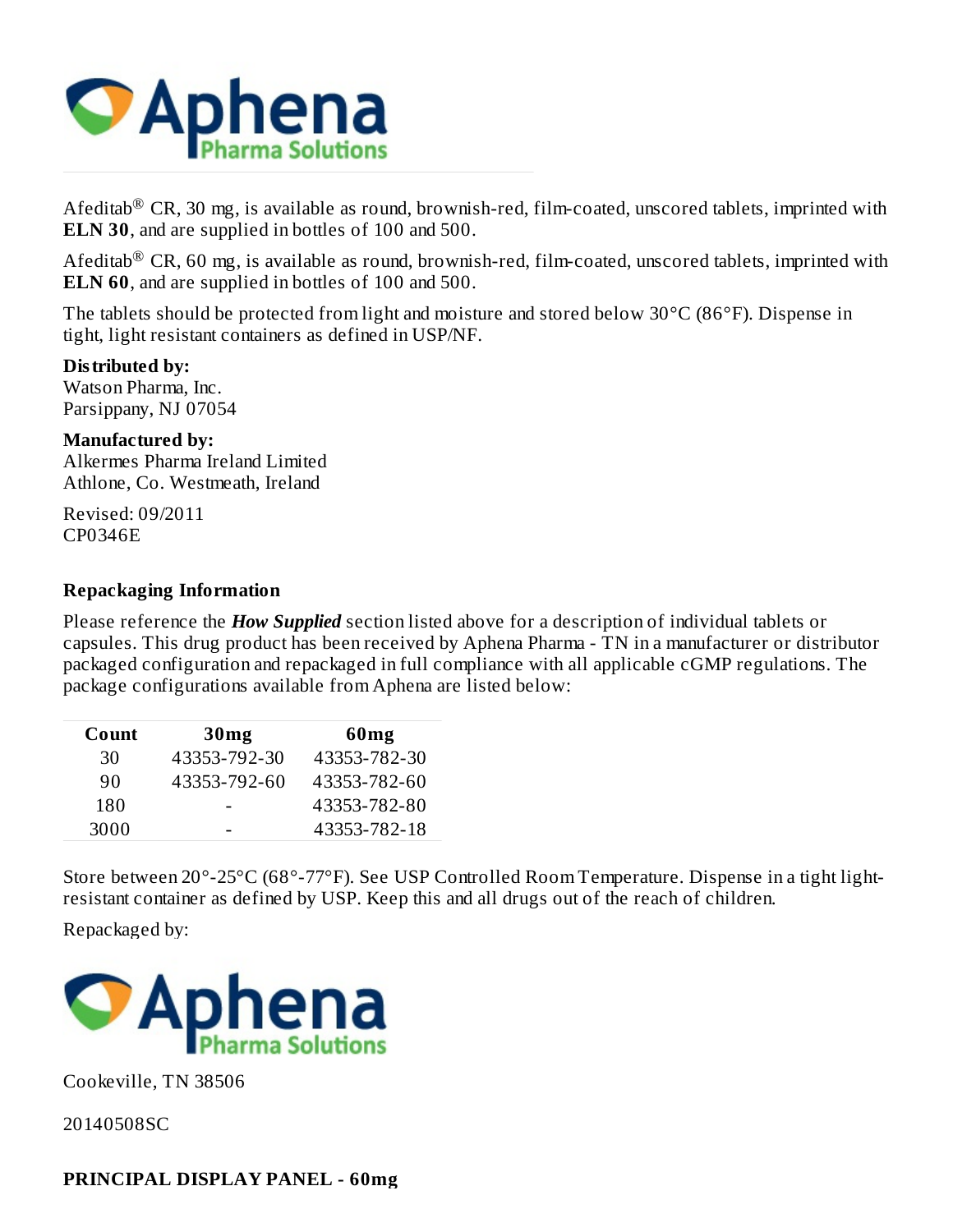

#### **PRINCIPAL DISPLAY PANEL - 30mg**

NDC 43353-792 - **Nifedipine (Afeditab CR ) ER 30mg** - Rx Only **®**



| <b>AFEDITAB CR</b>                               |                         |                    |  |                              |                 |
|--------------------------------------------------|-------------------------|--------------------|--|------------------------------|-----------------|
| nifedipine tablet, film coated, extended release |                         |                    |  |                              |                 |
|                                                  |                         |                    |  |                              |                 |
| <b>Product Information</b>                       |                         |                    |  |                              |                 |
| <b>Product Type</b>                              | HUMAN PRESCRIPTION DRUG | Item Code (Source) |  | NDC:43353-782(NDC:0591-3194) |                 |
| <b>Route of Administration</b>                   | ORAL                    |                    |  |                              |                 |
|                                                  |                         |                    |  |                              |                 |
|                                                  |                         |                    |  |                              |                 |
| <b>Active Ingredient/Active Moiety</b>           |                         |                    |  |                              |                 |
|                                                  | <b>Ingredient Name</b>  |                    |  | <b>Basis of Strength</b>     | <b>Strength</b> |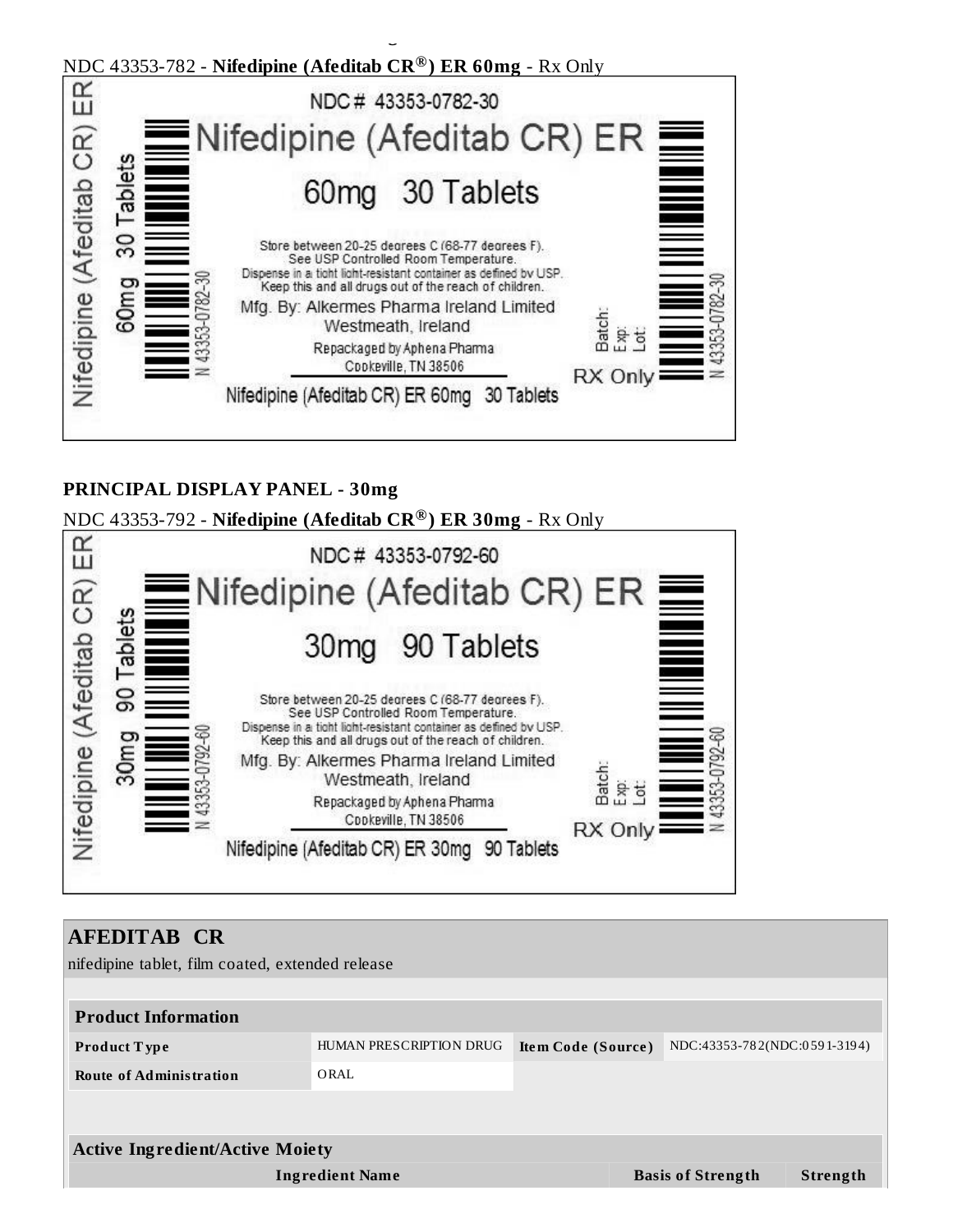| <b>NIFEDIPINE</b> (UNII: I9ZF7L6G2L) (NIFEDIPINE - UNII:I9ZF7L6G2L) | <b>NIFEDIPINE</b> | $60 \text{ mg}$ |
|---------------------------------------------------------------------|-------------------|-----------------|
|---------------------------------------------------------------------|-------------------|-----------------|

| <b>Inactive Ingredients</b>                  |                                         |                             |                           |
|----------------------------------------------|-----------------------------------------|-----------------------------|---------------------------|
|                                              | <b>Ingredient Name</b>                  |                             | Strength                  |
| <b>SILICON DIO XIDE (UNII: ETJ7Z6 XBU4)</b>  |                                         |                             |                           |
| HYPROMELLOSES (UNII: 3NXW29V3WO)             |                                         |                             |                           |
|                                              | LACTOSE MONOHYDRATE (UNII: EWQ57Q8I5X)  |                             |                           |
| FERRIC OXIDE RED (UNII: 1K09F3G675)          |                                         |                             |                           |
|                                              | POLYETHYLENE GLYCOLS (UNII: 3WJQ0SDW1A) |                             |                           |
| <b>TITANIUM DIO XIDE (UNII: 15FIX9 V2JP)</b> |                                         |                             |                           |
| $AMMO NIA$ (UNII: $5138Q19F1X$ )             |                                         |                             |                           |
|                                              | FERROSOFERRIC OXIDE (UNII: XM0M87F357)  |                             |                           |
|                                              | ISOPROPYL ALCOHOL (UNII: ND2M416302)    |                             |                           |
| <b>BUTYL ALCOHOL</b> (UNII: 8PJ61P6TS3)      |                                         |                             |                           |
|                                              | PROPYLENE GLYCOL (UNII: 6DC9Q167V3)     |                             |                           |
| <b>SHELLAC</b> (UNII: 46 N107B71O)           |                                         |                             |                           |
|                                              | MAGNESIUM STEARATE (UNII: 70097M6I30)   |                             |                           |
| <b>Product Characteristics</b>               |                                         |                             |                           |
| Color                                        | BROWN (brownish-red)                    | <b>Score</b>                | no score                  |
| <b>Shape</b>                                 | <b>ROUND</b>                            | <b>Size</b>                 | 11mm                      |
| Flavor                                       |                                         | <b>Imprint Code</b>         | ELN;60                    |
| <b>Contains</b>                              |                                         |                             |                           |
|                                              |                                         |                             |                           |
| Packaging                                    |                                         |                             |                           |
| <b>Item Code</b><br>#                        | <b>Package Description</b>              | <b>Marketing Start Date</b> | <b>Marketing End Date</b> |
| 1 NDC:43353-782-30                           | 30 in 1 BOTTLE, PLASTIC                 |                             |                           |
| NDC:43353-782-60<br>$\mathbf{2}$             | 90 in 1 BOTTLE, PLASTIC                 |                             |                           |
| 3 NDC:43353-782-80                           | 180 in 1 BOTTLE, PLASTIC                |                             |                           |
| 4 NDC:43353-782-18                           | 3000 in 1 BOTTLE, PLASTIC               |                             |                           |
|                                              |                                         |                             |                           |
|                                              |                                         |                             |                           |
|                                              |                                         |                             |                           |
| <b>Marketing Information</b>                 |                                         |                             |                           |

| <b>Marketing Category</b> | Application Number or Monograph Citation | <b>Marketing Start Date</b> | Marketing End Date |
|---------------------------|------------------------------------------|-----------------------------|--------------------|
| <b>ANDA</b>               | ANDA075659                               | 11/0 1/20 0 2               |                    |
|                           |                                          |                             |                    |

| <b>AFEDITAB CR</b><br>nifedipine tablet, film coated, extended release |                         |                    |                              |
|------------------------------------------------------------------------|-------------------------|--------------------|------------------------------|
| <b>Product Information</b>                                             |                         |                    |                              |
| Product Type                                                           | HUMAN PRESCRIPTION DRUG | Item Code (Source) | NDC:43353-792(NDC:0591-3193) |
| <b>Route of Administration</b>                                         | ORAL                    |                    |                              |
|                                                                        |                         |                    |                              |